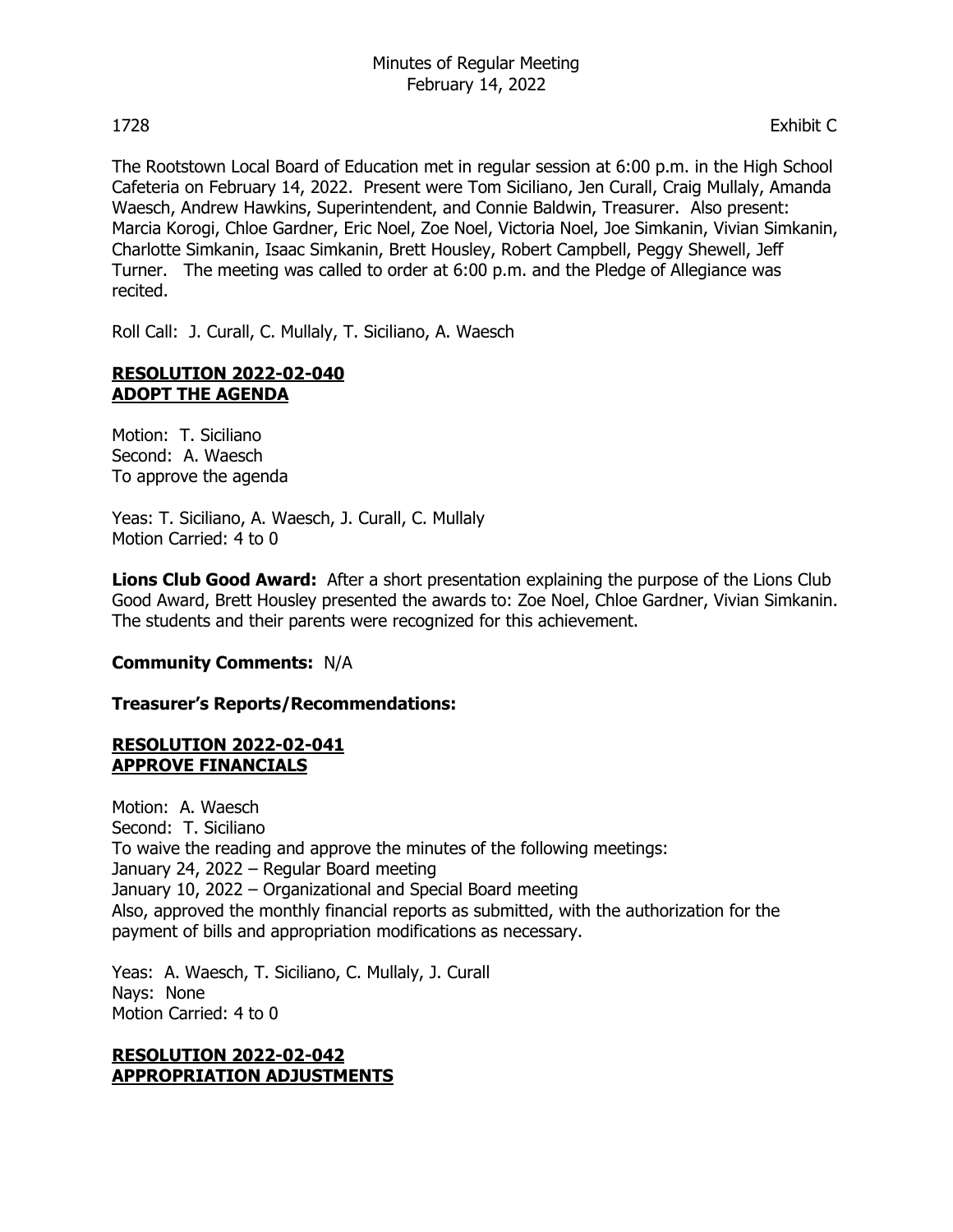1729 Exhibit C Motion: A. Waesch Second: T. Siciliano To approve the following appropriation adjustments based on the increase or decrease in corresponding revenue adjustments: 006-9222 \$614.00 New Fund Yeas: A. Waesch, T. Siciliano, J. Curall, C. Mullaly Nays: None Motion Carried: 4 to 0

#### **RESOLUTION 2022-02-043 OSC BUS BIDS**

Motion: T. Siciliano Second: J. Curall To approve participation in the Ohio Schools Council Cooperative advertising and receiving bids for school bus chassis and bodies:

> WHEREAS, the Rootstown Board of Education wishes to advertise and receive bids for the purchase of three 72 passenger unitized conventional school bus chassis and bodies.

> THEREFORE, BE IT RESOLVED the Rootstown Board of Education wishes to participate and authorizes the Ohio Schools Council to advertise and receive bids on behalf of said Board as per the specifications submitted for the cooperative purchase of three 72 passenger unitized conventional school bus chassis and bodies.

Yeas: T. Siciliano, J. Curall, C. Mullaly, A. Waesch Nays: None Motion Carried: 4 to 0

## **RESOLUTION 2022-02-044 NAVIANCE SOFTWARE**

Motion: T. Siciliano Second: A. Waesch To approve the extension of the contract for Naviance Career Software through the ESC of Western Reserve Consortium, through the end of the school year, in the amount of \$943.64.

Yeas: T. Siciliano, A. Waesch, J. Curall, C. Mullaly Nays: None Motion Carried: 4 to 0

# **Superintendent's Reports/Recommendations:**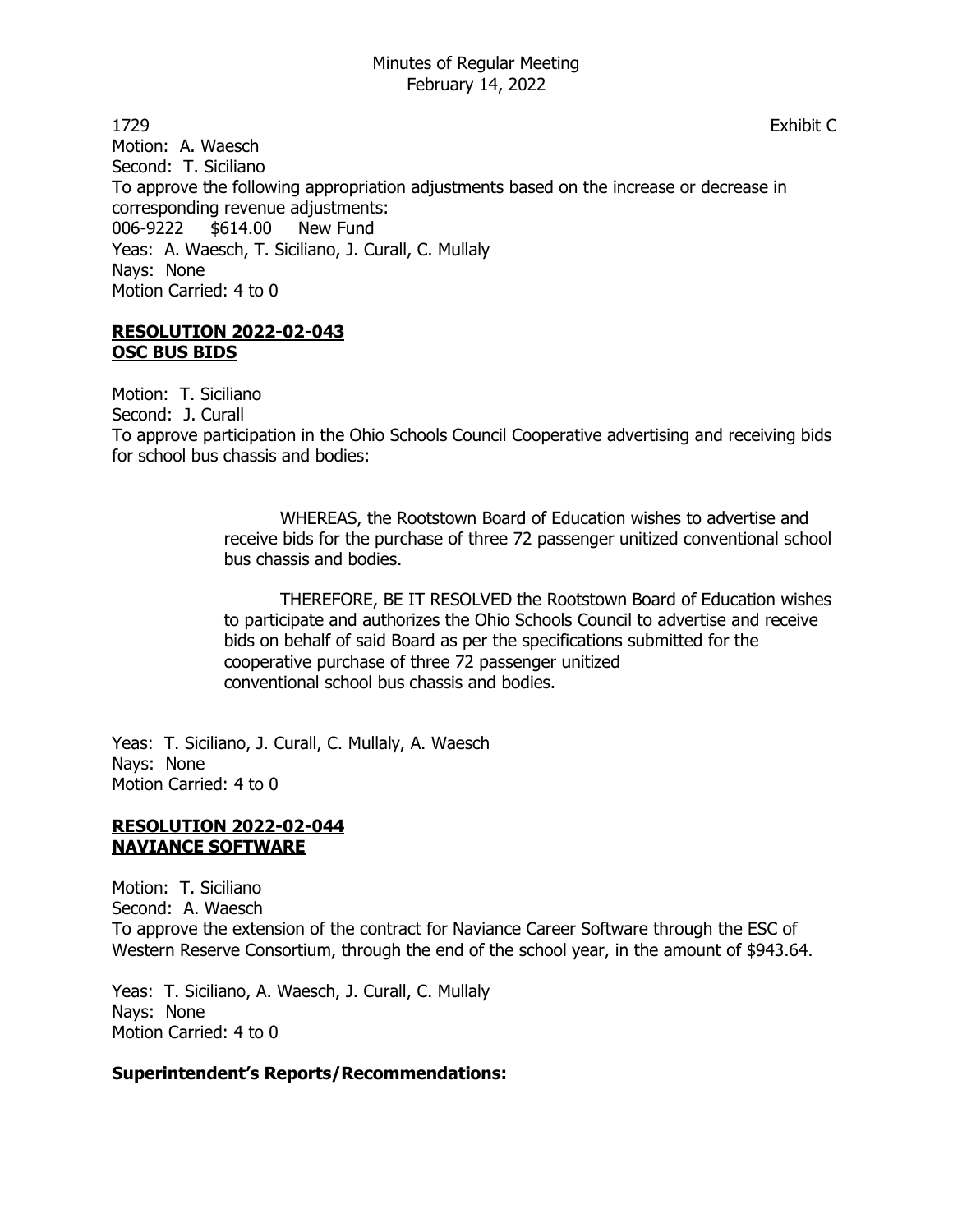# 1730 Exhibit C **RESOLUTION 2022-02-045 FMLA - BAILEY**

Motion: T. Siciliano Second: J. Curall To approve FMLA for Debbie Bailey, effective February 16, 2022.

Yeas: T. Siciliano, J. Curall, C. Mullaly, A. Waesch Nays: None Motion Carried: 4 to 0

#### **RESOLUTION 2022-02-046 HS COURSE CATALOG**

Motion: A. Waesch Second: T. Siciliano To approve the HS Course Catalog for the 2022-2023 school year.

Yeas: A. Waesch, T. Siciliano, J. Curall, C. Mullaly Nays: None Motion Carried: 4 to 0

## **RESOLUTION 2022-02-047 APPROVE SUBSTITUTES**

Motion: T. Siciliano Second: A. Waesch To approve the following substitutes: Stephanie McInerney **Substitute Cafeteria Worker** Devonne Muldowney **Substitute Teacher** Sharon Eng Substitute Teacher Richard Routt **Substitute Teacher** 

Yeas: T. Siciliano, A. Waesch, C. Mullaly, J. Curall Nays: None Motion Carried: 4 to 0

# **RESOLUTION 2022-02-048 APPROVE SUPPLEMENTALS**

Motion: A. Waesch Second: T. Siciliano To approve the following supplementals:

Amber Hayden HS Choir

Harleigh Lindsey MS Yearbook Advisor Jacob Klicman **Fishing Club Advisor**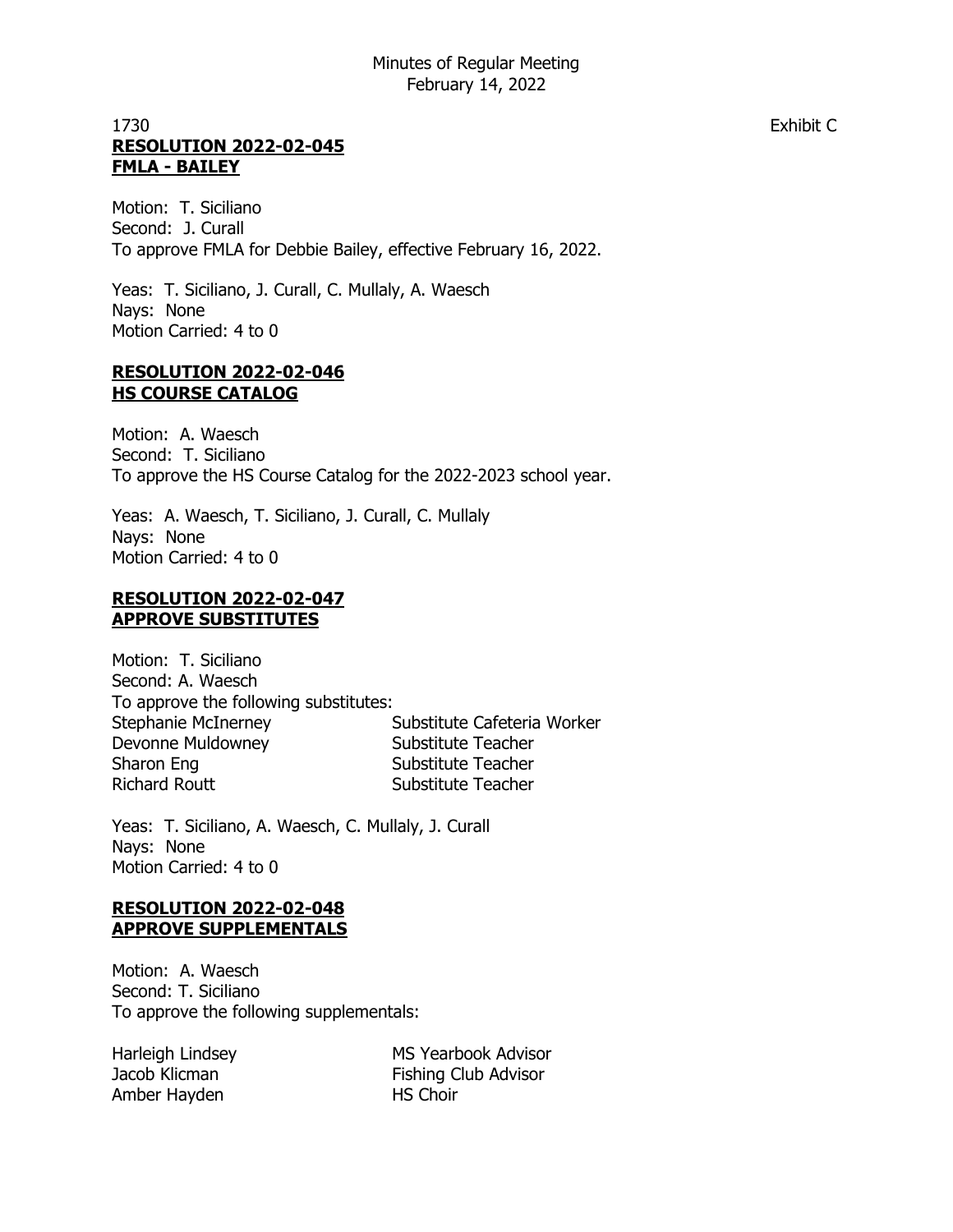1731 Exhibit C Amber Hayden MS Choir Joseph Mackle HS Asst. Track Coach Matthew Just **HS Asst. Baseball Coach** James Gerren **HS Asst. Baseball Coach** Jordan Buso HS Asst. Softball Coach Katie Moore **MS Track Coach** Meaghan Hahn MS Track Coach Skylar Hayes MS Track Coach

Yeas: A. Waesch, T. Siciliano, C. Mullaly, J. Curall Nays: None Motion Carried: 5 to 0

#### **RESOLUTION 2022-02-049 SALARY SCALE MOVEMENT**

Motion: A. Waesch Second: J. Curall To approve the following for movement on the salary schedule due to college credits: Joe Siciliano B16 to B24 Cody Calhoun B16 to B24

Yeas: A. Waesch, J. Curall, C. Mullaly Abstains: T. Siciliano Nays: None Motion Carried: 3 to 0

## **RESOLUTION 2022-02-050 COLLEGE CREDIT PLUS – AKRON U**

Motion: T. Siciliano Second: A. Waesch To approve the College Credit Plus Memorandum of Understanding with University of Akron for the 2022-2023 school year.

Yeas: T. Siciliano, A. Waesch, J. Curall, C. Mullaly Nays: None Motion Carried: 4 to 0

## **RESOLUTION 2022-02-051 COLLEGE CREDIT PLUS – STARK STATE**

Motion: T. Siciliano Second: A. Waesch To approve the Memorandum of Understanding with Stark State College for the 2022-2023 school year.